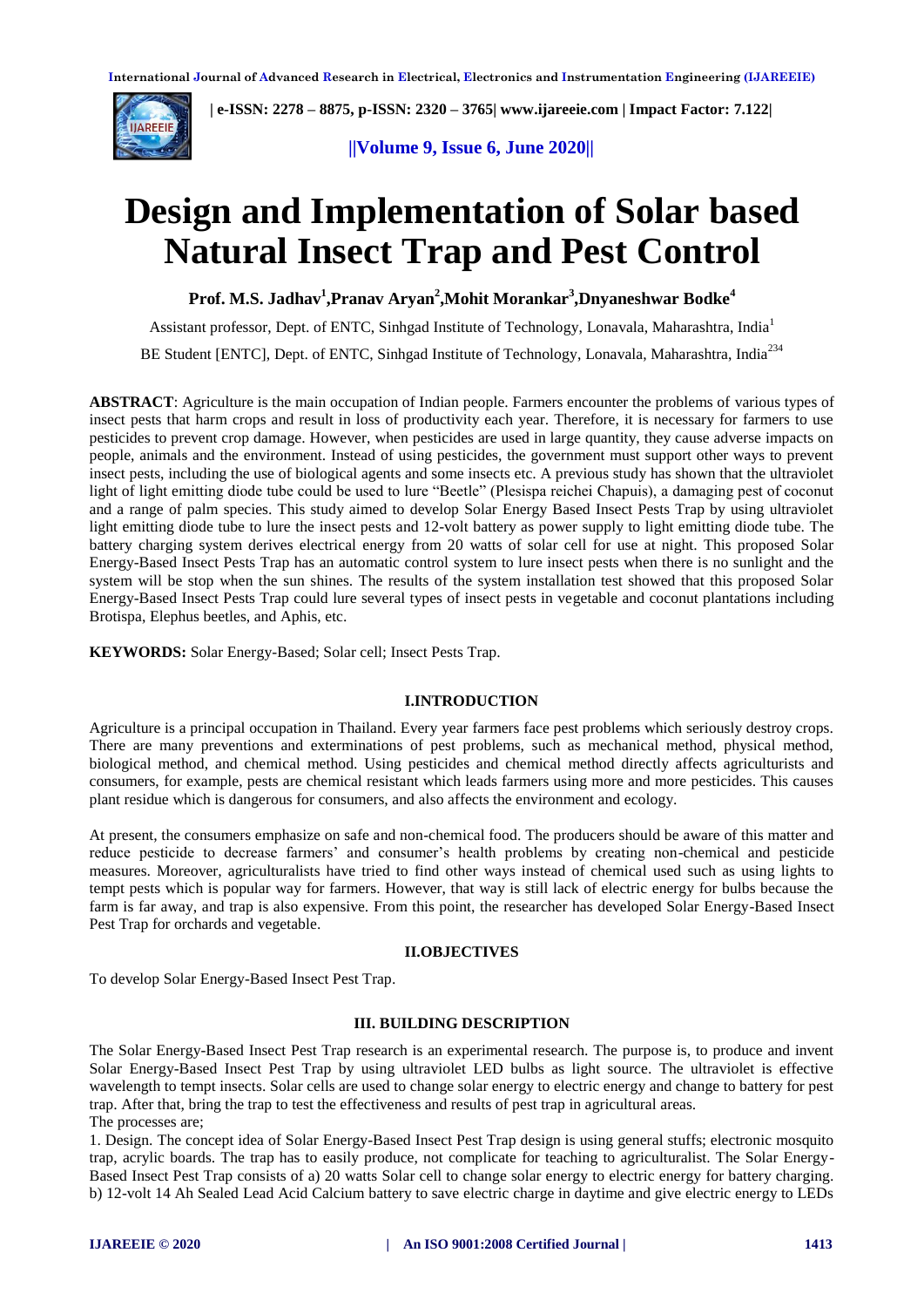

### **| e-ISSN: 2278 – 8875, p-ISSN: 2320 – 3765[| www.ijareeie.com](http://www.ijareeie.com/) | Impact Factor: 7.122|**

#### **||Volume 9, Issue 6, June 2020||**

at night-time. c) Ultraviolet LED. They have 315-400 nm for wavelength; the most appropriate wavelength for insect tempting (Nichanun, Chanonpat, 2014. d) Light sensor switch circuit, it is on/off switch for LED. If the sensor gets lights from solar energy, it does not work yet. If the sun sets or the sensor cannot get any lights, the switch works by transfer electric energy from battery to LED. The LED bulbs will on at night-time. e) Electronic insect trap is used to shock insect.



2. Invention. The main structure of Solar Energy-Based Insect Pest Trap is made from steel for durable using in agricultural fields. Its height is 150 centimetres. On the top of Insect Pest Trap, install the 20 watts solar cells panel, size 45x45 cm, 10-15 degrees of elevation angle for solar effective. The base of the trap is steel plates to mount theground. The insects tempt consists of 30x40x15 (width x length x thickness) clear acrylic square box which can let LED light out of the box. There is wire mesh of electronic mosquito trap on one side of the box. There are 150 LED size 7x7 mm; 5 rows of 30 LED bulbs each inside the box.



Fig 3.2.1 Solar Energy-Based Insect Pest Trap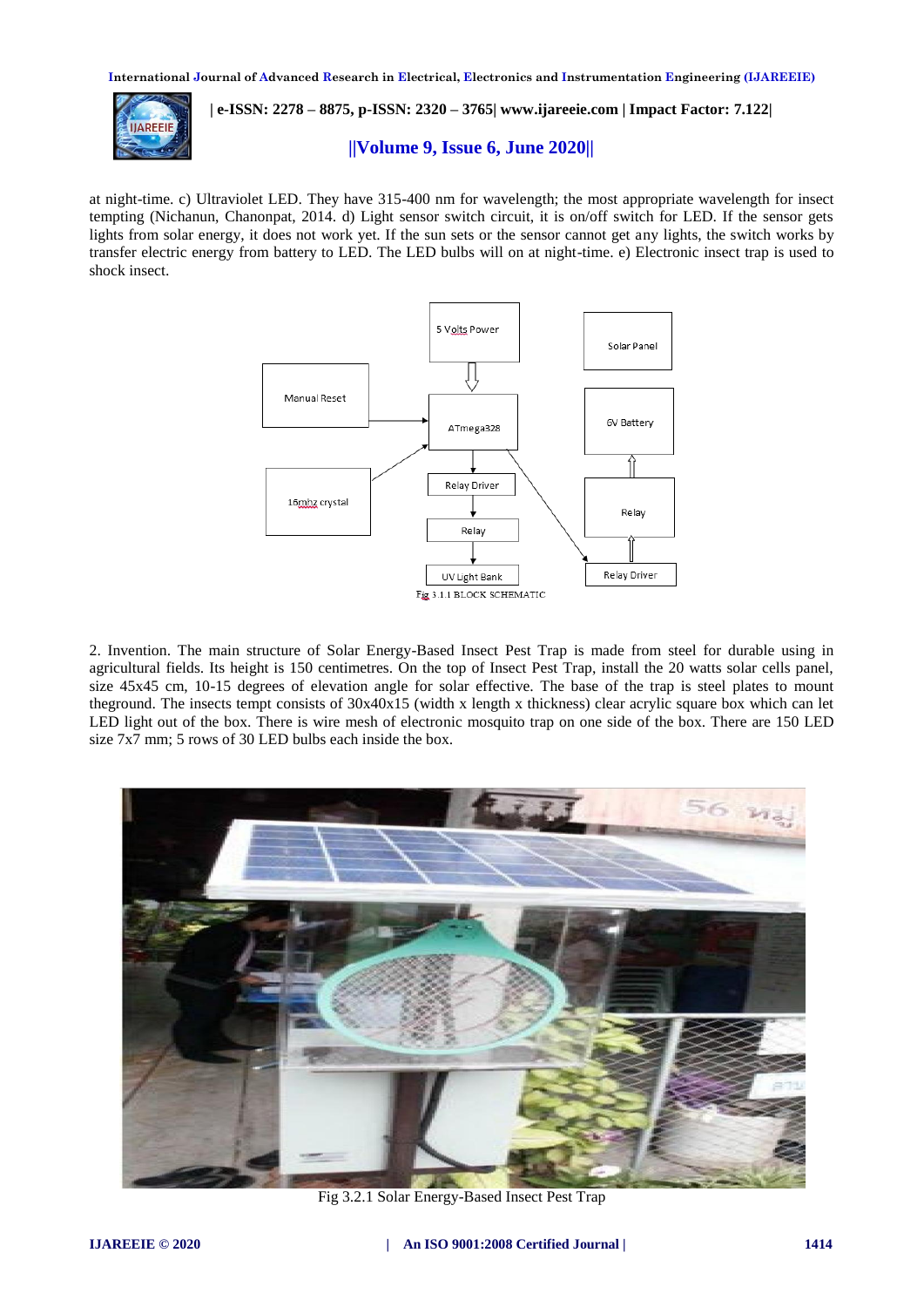

 **| e-ISSN: 2278 – 8875, p-ISSN: 2320 – 3765[| www.ijareeie.com](http://www.ijareeie.com/) | Impact Factor: 7.122|** 

 **||Volume 9, Issue 6, June 2020||** 



Fig 3.3.1 Integrated computer environment of Underwater acoustic detection system, CALYPSO

3. Detection. In a recent publication by *R.W. Makin* and *J.R. Fisher* (at the Fourth Symposium on Agroacoustics) it has already been presented that sounds generated by insects feeding underground are typically 2-200ms in duration and have significant energy between 0.5-1.5 kHz. The ideal sensor/amplifier system for these applications would be highly sensitive below 1.5 kHz to capture the energy of weak signals, and would enable filtering of signals below  $\approx 0.7$  kHz to facilitate signal/noise discrimination. The sensor would be shielded from airborne background noise and, because sound travels only short distances in soil, the waveguide would be easily insertable near where the insects are expected. Acoustic signals were monitored using SP-1 sensor that contained a 20-cm-long, 0.6-cm-diameter stainless steel waveguide attached to a custom-designed, PZT-5 (lead zirconate titanate) piezoelectric crystal sensor system with a 40 dB integrated preamplifier. The sensor housing was shielded to reduce airborne background noise. The spectral range of the sensor-preamplifier system was approximately 1-50 kHz. The waveguide was inserted into the nursery container and the acoustic signals were monitored for 3-min periods using an AED-2000 acoustic detection system. The data obtained is to be processed to find the type of insect pest infecting the crop. Thus, for a different type of a pest, we can identify the kinds of pesticides that would be necessary to be made available to the farmers.

4. Effectiveness test and result. The technical effectiveness of Solar Energy-Based Insect Pest Trap is; LED illumination, the amount of current supply to LED, the amount of current used to charge battery, and duration time of battery used. The measuring instruments are volt meter, amp meter, and luxmeter. The test is produced by set the trap in agricultural fields to find what types of insect and pest can be trapped, as shown in Figure 3.4.1.



Fig 3.4.1 Solar Energy-Based Insect Pest Trap install in agricultural fields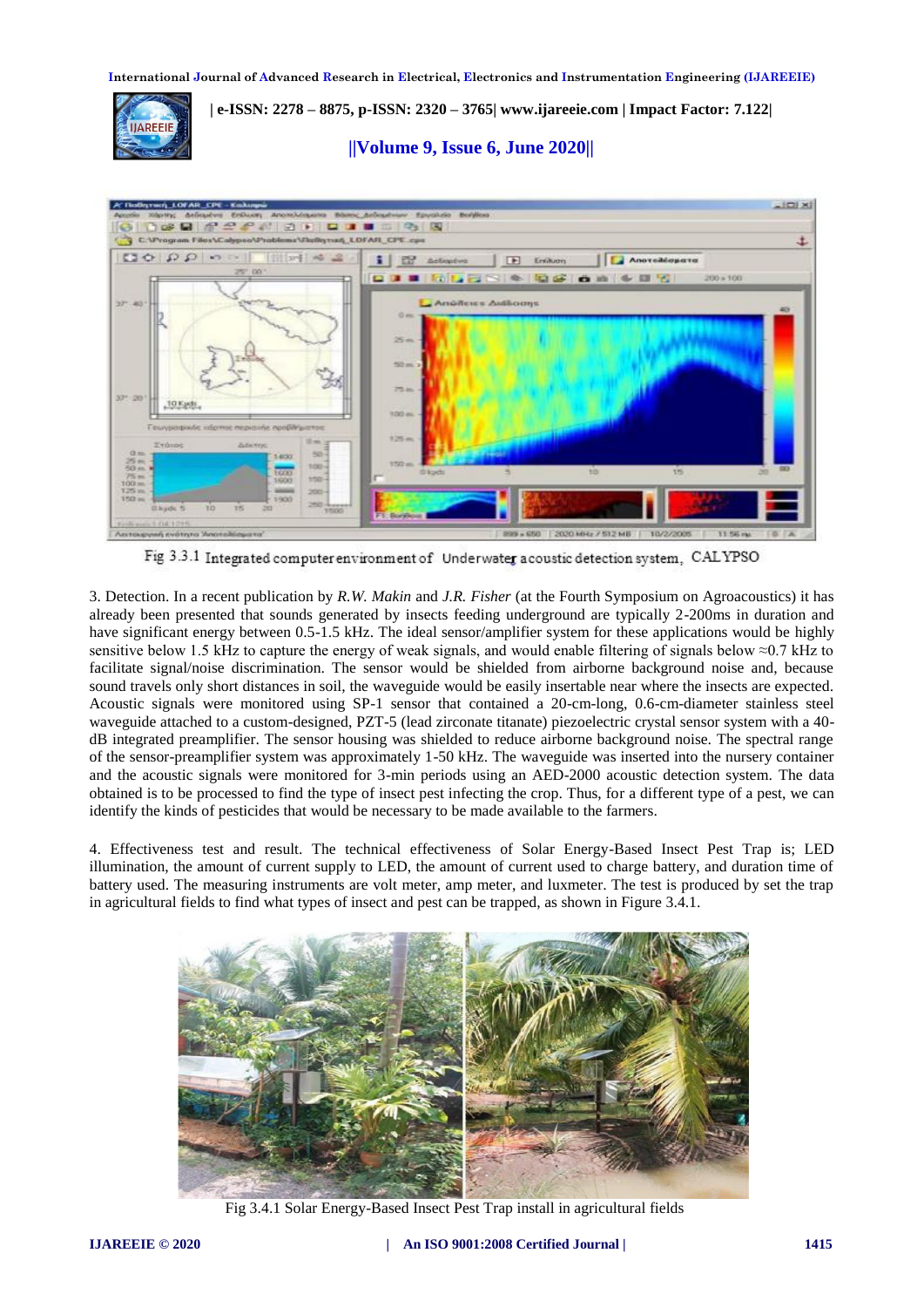

 **| e-ISSN: 2278 – 8875, p-ISSN: 2320 – 3765[| www.ijareeie.com](http://www.ijareeie.com/) | Impact Factor: 7.122|** 

#### **||Volume 9, Issue 6, June 2020||**

#### **IV.RESULT**

The result on illuminated effectiveness of LED shown that, the 150 LED bulbs produced 160 lux's at 0.5meters and 25 lux's at 2 meters.

The result on the amount of current supply to LED found that, the current supply was 1.1 amps; 13.2 watts, when connected 12 volts battery to 150 LED bulbs.

The result on the amount of current used to charge battery found that, the voltage at  $11 \text{ am} - 1 \text{ pm}$  which the solar cells got the most solar energy was 17 volts. When connected solar cells to battery charger, the current 1.2 amps was transferred to battery.

The result on using electric energy from battery since battery was fully charged shown that, LED was light for7-8 hours at 60% of discharge current. That duration was enough to light LED at night-time for insect trapping.

The result of light sensor switch circuit test indicated that, when there was no sunlight on sensor, the sensors worked properly 100%. The sensitivity to light could be changed depends on the area. Moreover, we could set working time for 1-12 hours for the best insect trapped time. When there was sunlight on sensor, the switch also could work properly 100%.

The result of insect and pest trapping found that, Cocinellidae, Cicada leafhopper, Adult cotton leaf worm, and Leaf minor fly were trapped in orchard. The Rhinoceros beetle and Brontispa longissima Gestro were trapped in coconut farm, as shown in Figure 4.1



Fig 4.1 Insect and pest trapped in Solar Energy-Based Insect Pest Trap

#### **V. COST CONSIDERATIONS**

The statistics show that the losses incurred by the Indian agriculture industry due to pestilence are huge and hence there is a desperate need for the implementation of a system that can work towards reducing this menace to some extent. The system mentioned in this paper proves to be of excellent applicability as the cost of developing such a system is not that large considering the annual losses due to insect pest infection. The reason that one of the systems can be employed over a large region of land, the cost factors would be of minimal consideration. Even if the costs are not recoverable within a year, which is unlikely, but ultimately in the future use the system would ensure that the losses of the industry would be reduced to a great extent.

.